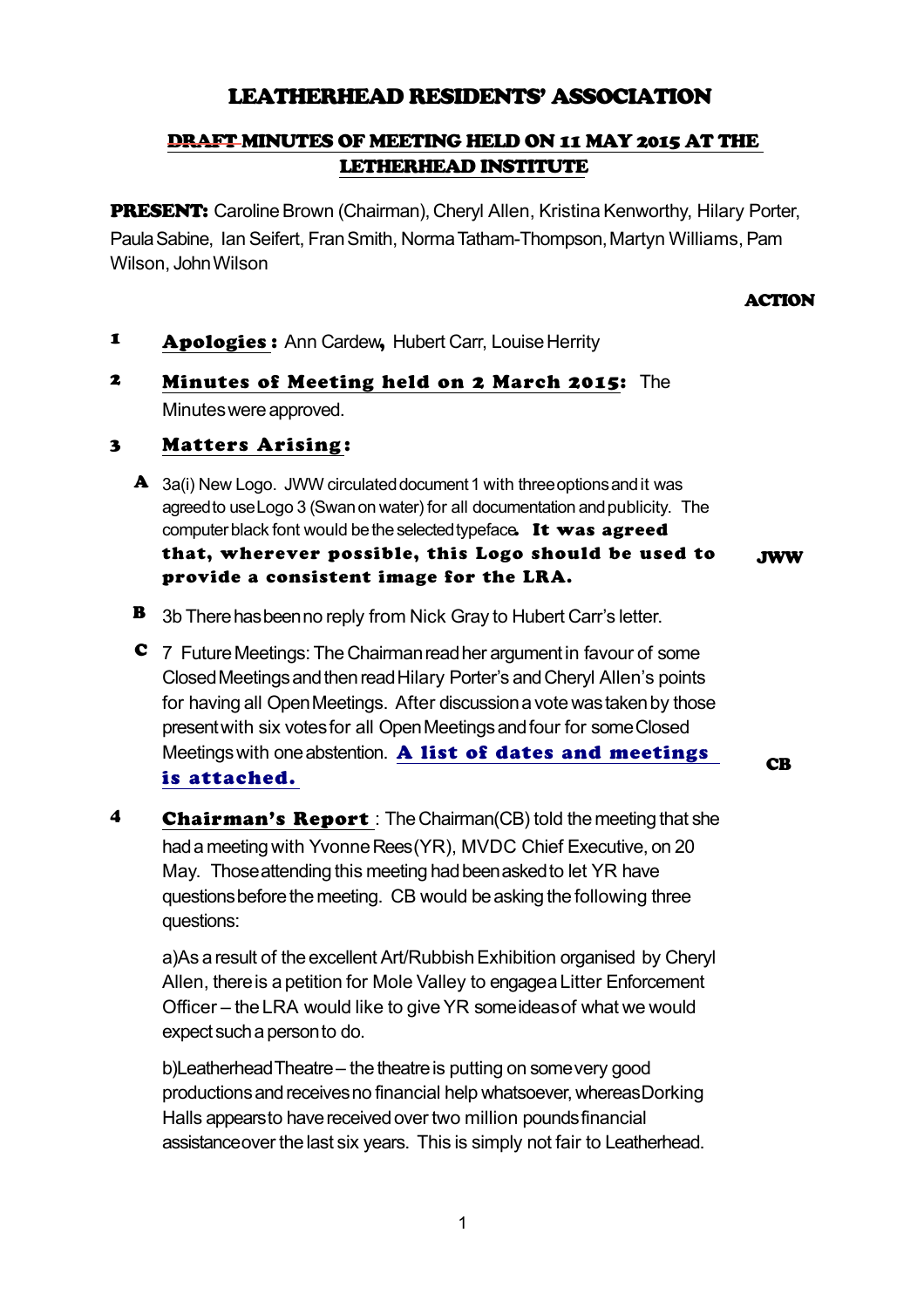c)Parking is a serious problem in Leatherhead, especially for residents in the South. Can we be assured that the parking problems are being taken seriously by the Master Planners?

At an earlier meeting which the Webmaster John Bleackley attended, the LRA website was discussed and the proposal to update the website by renaming the Blog as the Notice Board, the News Page, as the Newsletter and with further updates, was agreed by the Membership & Publicity subcommittee at their meeting on 8 May. Ray Brown and John

# Bleackley will continue to put the Minutes on the website and the links on the Agenda . JB/RB

Wesley House had been suggested as an alternative meeting venue. CB had been in touch with the office and found it was not available in the evenings and there are only 35 places available . It was not, therefore, felt it to be a suitable occasional alternative venue.

Paula Sabine can no longer do the Newsletter distribution and we are urgently looking for two or more volunteers from the Committee or Membersto help. Please contact Paula or Caroline. ALL

Unfortunately, the Advertiser has made another mistake this month with the announcement about our meeting.

With Transform about to announce a skeleton plan at the end of June, CB suggested we ask one of the Master Planners' team to speak to the LRA. This was suggested to be in October . This was suggested to be in October .

#### 5 Reports from sub-committees :

a)Environment -see report from Cheryl Allen. Cheryl also reported that attention had been brought to the non-collection of waste from the waste bins at the riverside.

**b)Forward Planning - [see report from Hubert Carr.](http://leatherheadresidents.org.uk/Reports/FP_May_2015.pdf)** John Wilson said they had received a positive response from the Masterplanners to the Leatherhead town "walkabout".

The Forward Planning sub-committee is assembling a list of key issues, which it believes should be addressed by the Masterplanners and MVDC.

MW said that it would be important to have the views of the LRA members on these key issues to back up any proposals made by those on the Community Reference Group. FORWA RD PLANNI NG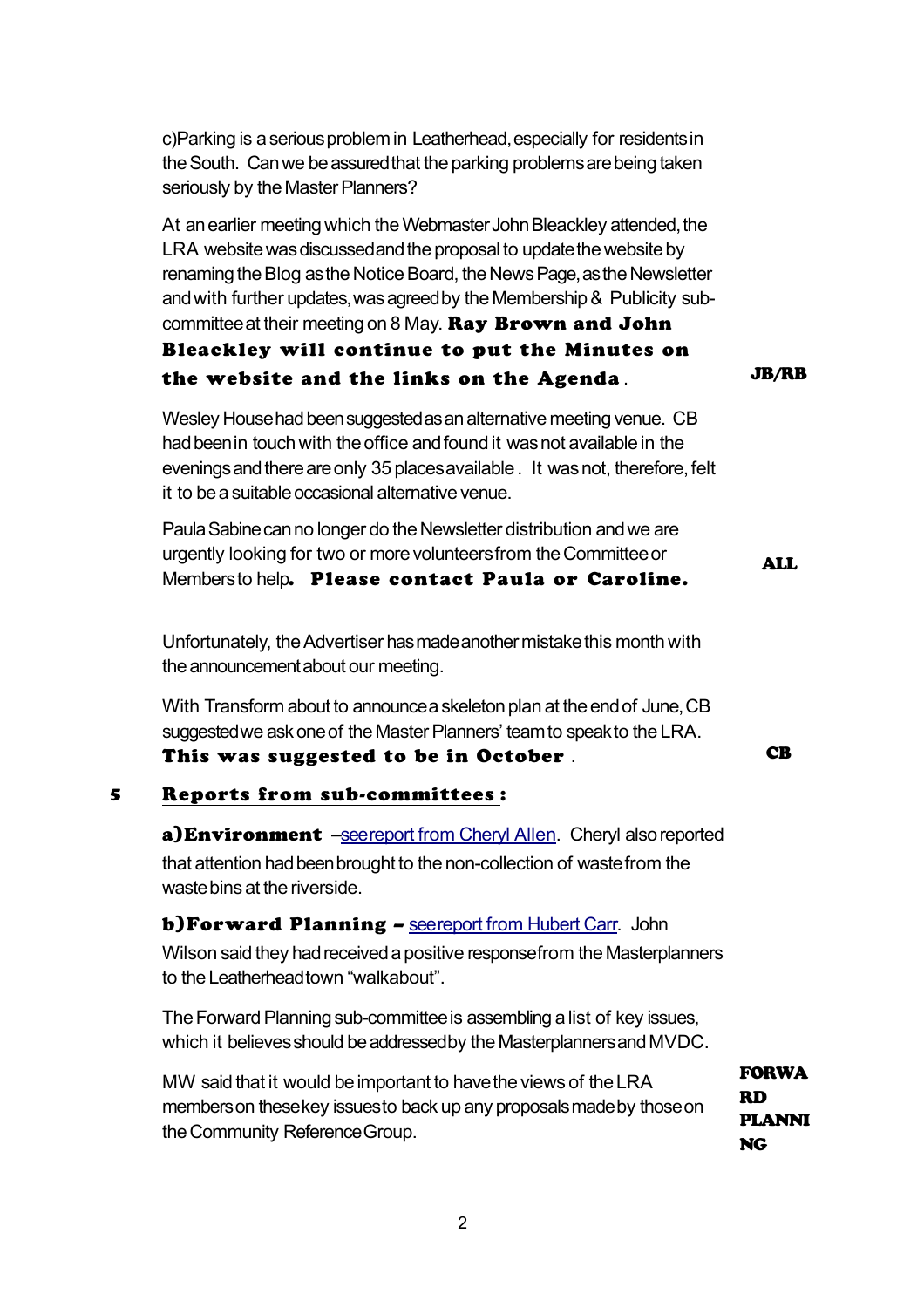| c) Health - see Report from Hilary Porter. HP reported that finance is<br>very short in our hospitals. She was also very concerned about the care of<br>patients in their homes where more professionally trained carers were<br>needed. She asked that if we heard that proper<br>care was not being given, to complain and keep<br>complaining to the appropriate authorities to<br>ensure that proper care is being seen to be<br>given. | <b>ALL</b>             |
|---------------------------------------------------------------------------------------------------------------------------------------------------------------------------------------------------------------------------------------------------------------------------------------------------------------------------------------------------------------------------------------------------------------------------------------------|------------------------|
| Norma Thatham-Thompson read out her report on her attendance at the<br>first Surrey Downs CCG consultation meeting at Leatherhead Hospital<br>(See Health Report).                                                                                                                                                                                                                                                                          |                        |
| d) Membership & Publicity - seereport from Hilary Porter.<br>The updating of the LRA Membership Card was discussed and it<br>was agreed that the current mobile phone<br>number should be removed, together with the<br>line "Blog, Twitter, Facebook your views today".                                                                                                                                                                    | <b>PS</b><br><b>CB</b> |
| CB to provide Publicity with agreed LRA meeting<br>dates for 2015-2015.                                                                                                                                                                                                                                                                                                                                                                     |                        |
| More work is required re publicity on Notice Boards in the area and this is<br>being looked into. Hilary Porter will speak to June<br>Robinson, Chairman of the Leatherhead<br><b>Community Association, for use of their</b><br>facilities.                                                                                                                                                                                                | HP<br><b>JWW/PS</b>    |
| Some members have requested they receive the Newsletter by email. PS<br>advised that email distribution needed to be coordinated with hard copy<br>distribution. JWW to liaise with PS                                                                                                                                                                                                                                                      | <b>CA</b>              |
| It was suggested that the LRA have a presence in the old Help Shop.<br>This will be discussed and brought forward<br>later.                                                                                                                                                                                                                                                                                                                 | ALL                    |
| The annual Duck Race will take place on <b>Sunday</b> 28 <sup>th</sup> June and<br>extra volunteers willing to help will be most<br>welcome. Please contact Hilary Porter.                                                                                                                                                                                                                                                                  |                        |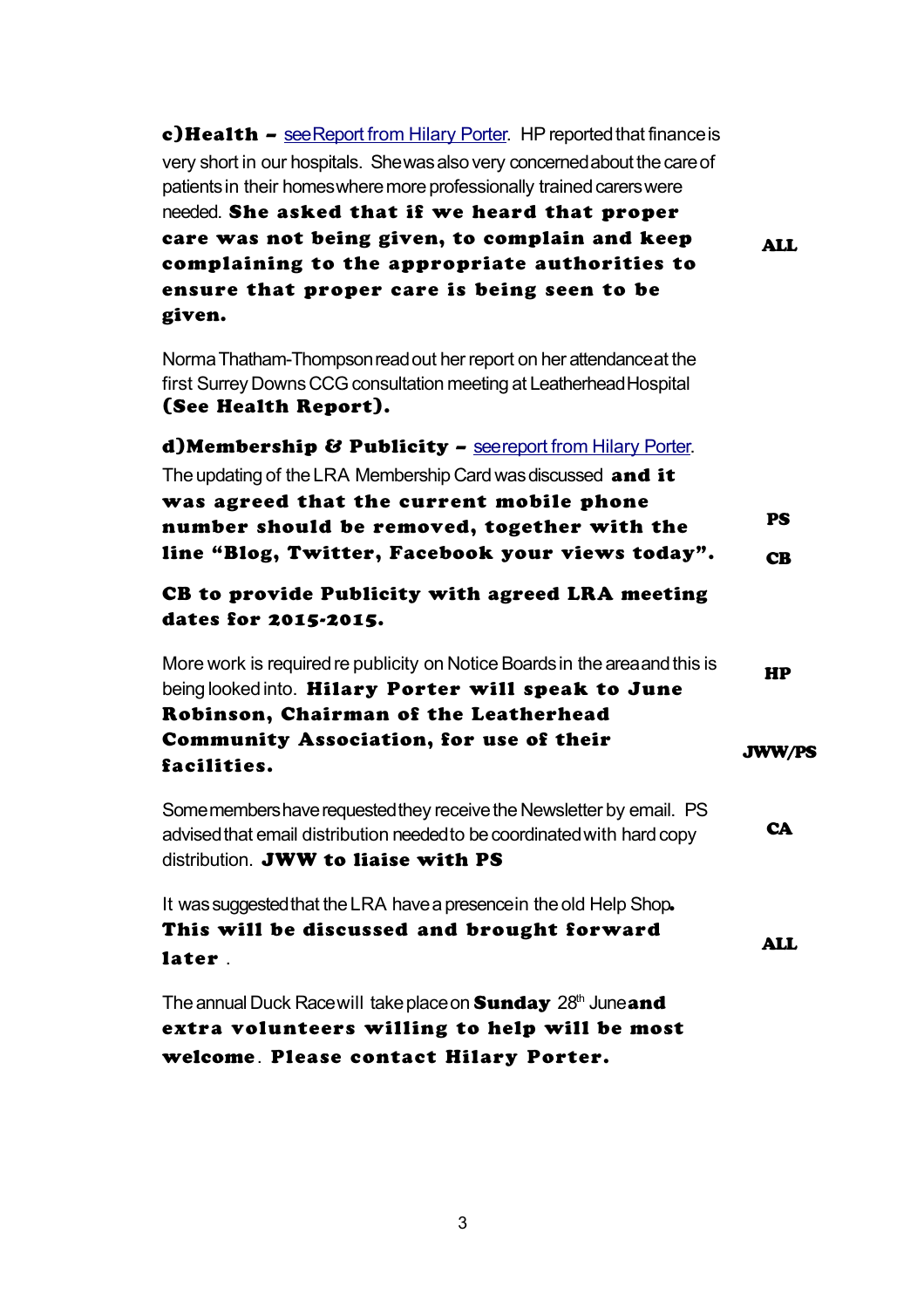e)Planning – [see report from Fran Smith.](http://leatherheadresidents.org.uk/Reports/Planning_May_2015.pdf) Fran referred to variation of Condition 3 in Application 2003/0900. As there had been no complaints from neighbours, it was felt the decision should be left to MVDC. The second application for the development of the Social Club in Fairfield Road has been approved. Application 15/0420 – for the removal of a mature Beech Tree – Fran Smith has seen the tree and agrees the tree is in a poor state.

Pam Wilson asked about the removal of trees on the Givons Grove Estate. Martyn Williams, said the number sounded large, but it was the removal of saplings to then encourage the growth of quality trees in the area named on the application.

f) Highways – [see report by Hubert Carr.](http://leatherheadresidents.org.uk/Reports/Highways_May_2015.pdf) Parking proposals for North Street by SCC were modified as a result of a meeting on site. The proposals to increase the parking are now published giving one extra parking space. The proposals to put yellow lines throughout most of Cressal Mead and Levette Road have been deferred and it has been agreed that the bus company will try out an experiment of changing the bus route to enter and leave by Cressal Mead which has been in place for about two months. New parking limits along this route yet to be put in place.

Hilary Porter reports on the current changes to bus timetables and draws attention to he SCC local transport review. A second consultation launch on Monday 11 May will take place allowing residents and stakeholders to find out what SCC is proposing and for residents to have a say. The consultation will run until Monday 8 June. surreycc.gov.uk/transportreview

- 6 Newsletter: The next Newsletter will be started in June for publication at the end of July. John Wilson asked for articles and pictures, especially on the Litter/Rubbish exhibition, Transform, Allotments and Leach Grove etc. **ALL**
- **7** Ashtead & Leatherhead Local: CA offered to write the next LRA article **CA**

## 8 AOB:

a)Road Stewards: As mentioned earlier, more help is needed with the distribution of the Newsletter. CB showed the Committee a map of Leatherhead on which she had used the membership lists to colouridentify those roads which contain LRA members who have a Road Steward and those members on roads which do not have a Road Steward. Volunteers please contact Paula Sabine. ALL

c)Teazle Wood: Teazlewood is being entered into an Aviva